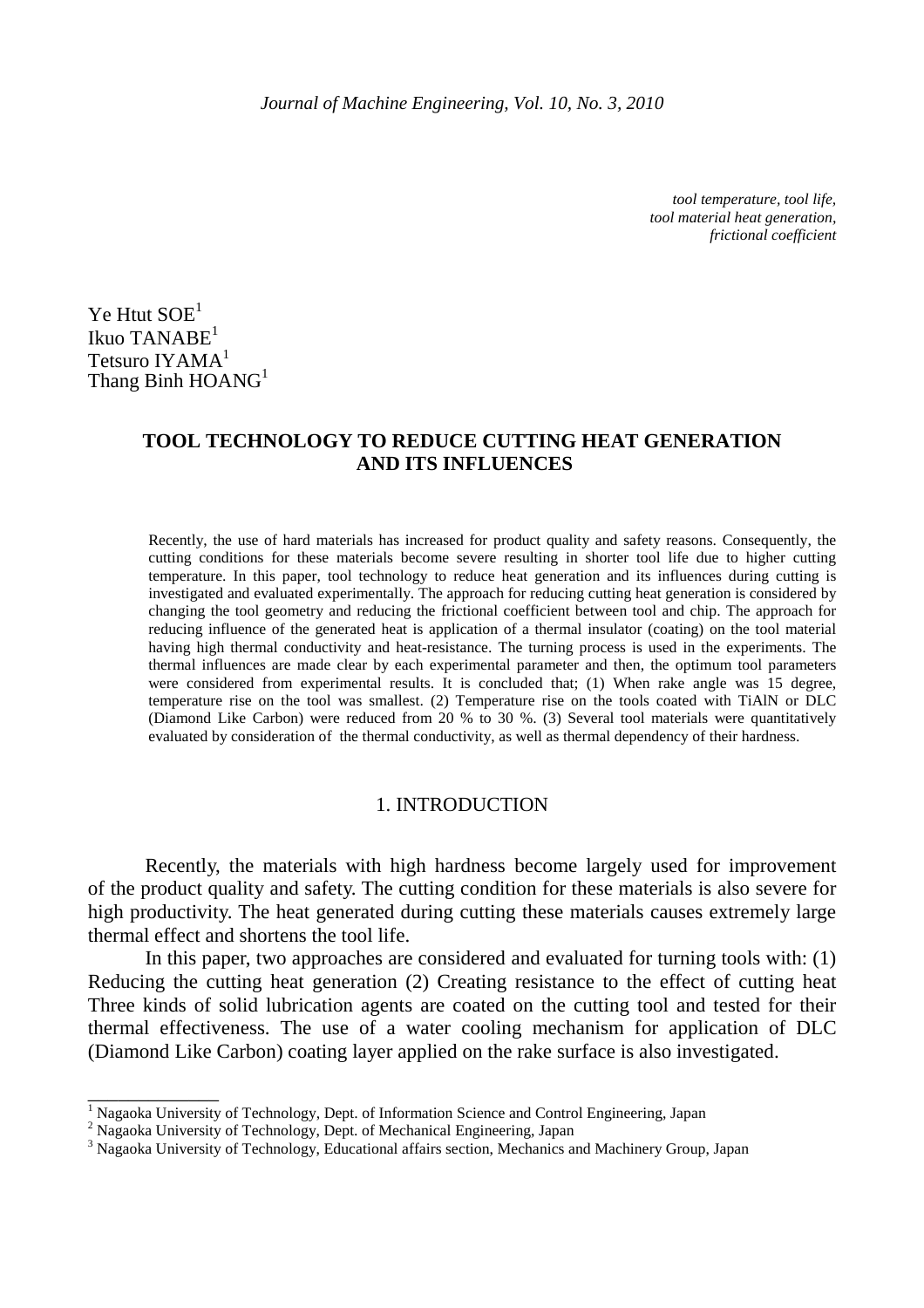## 2. THE PROBLEMS REGARDING TOOL TEMPERATURE RISE

Most metals soften with rise in temperature [3]. The relation between temperature and thermal softening factor for moulding materials SKD11, SKD61 and V10 are shown in Fig. 1 [6]. From this figure, it can be known that most of the metals have an approximately straight line relation between temperature and softness with a negative slope. This means that, when the temperature of a material is raised to half the melting point, its yield stress will be decreased to half and the cutting resistance of the material will also become nearly half.



Fig. 1. Relationship between the temperature and the softening factor of some moulding materials

# 3. CONSIDERATION FOR REDUCING CUTTING HEAT GENERATION

In this section, the optimum tool geometry for reducing heat generation at shear plane and the effectiveness of solid lubricant for reducing the frictional heat generation between the chip and cutting tool will be considered.

### 3.1. HEAT GENERATION AT SHEAR PLANE (PLASTIC DEFORMATION)

The plastic deformation of work-piece material at the shear plane during cutting causes heat generation in turning. Normally, this generated heat conducts only to the work piece and the chip, with no direct effect on the cutting tool. However, the frictional coefficient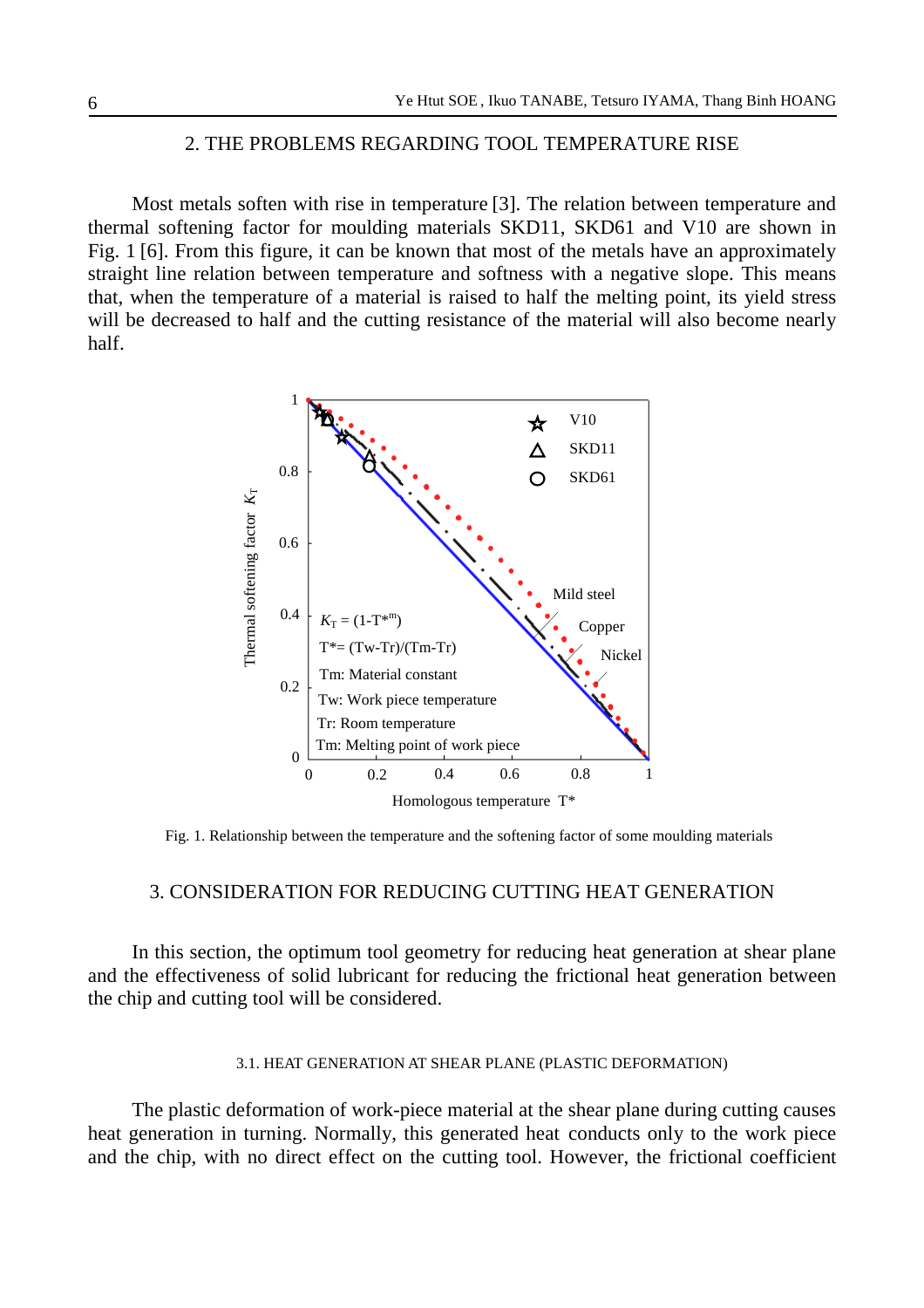between chip and tool may change depending on the temperature of chip and tool at shear plane. And thus, the tool is indirectly affected by this generated heat during plastic deformation. Therefore, in this section, the effect of the generated heat on shear plane is investigated.

Generally, the material properties of a work-piece cannot be changed to reduce of heat generation. Moreover, changing cutting conditions will also affect productivity. For these reasons, the approach is restricted to modify only the tool specification. Among tool geometries, the rake angle is a factor that directly affects heat generation at the shear plane [4]. Moreover, it also influences the contact length of chip to the rake surface. Therefore, the effect of rake angle on tool temperature is investigated here.

Fig. 2 shows the photograph of experimental setup using a normal lathe. The experiments are taken using, work piece S45C, carbide tool and the cutting conditions as shown in Table 1. The different rake angles of  $0^0$ ,  $15^0$ ,  $30^0$  are used in the experiment. The temperature at steady state condition are measured and compared. As the direct

| Material of work piece | S45C                                                             | Al                  |
|------------------------|------------------------------------------------------------------|---------------------|
| Cutting speed          | $150 \text{ m/min}$                                              | $200 \text{ m/min}$ |
| Cutting depth          | $1 \text{ mm}$                                                   | $1 \text{ mm}$      |
| Feed speed             | $0.2$ mm/rev                                                     | $0.2$ mm/rev        |
| Rake angle             | $0^{\circ}$ , 15°, 30°                                           | $15^{\circ}$        |
| Material of tool (tip) | Carbide (P20)<br>Carbide (S10)<br>Cermet<br>Ceramics $(Al_2O_3)$ | Carbide (S10)       |
| Geometry of tip        | CNMG120408                                                       |                     |
| Holder                 | <b>PCLNR 2525M12</b>                                             |                     |

Table 1. Cutting conditions and materials used in experiments



Fig. 2. Photograph of the experimental setup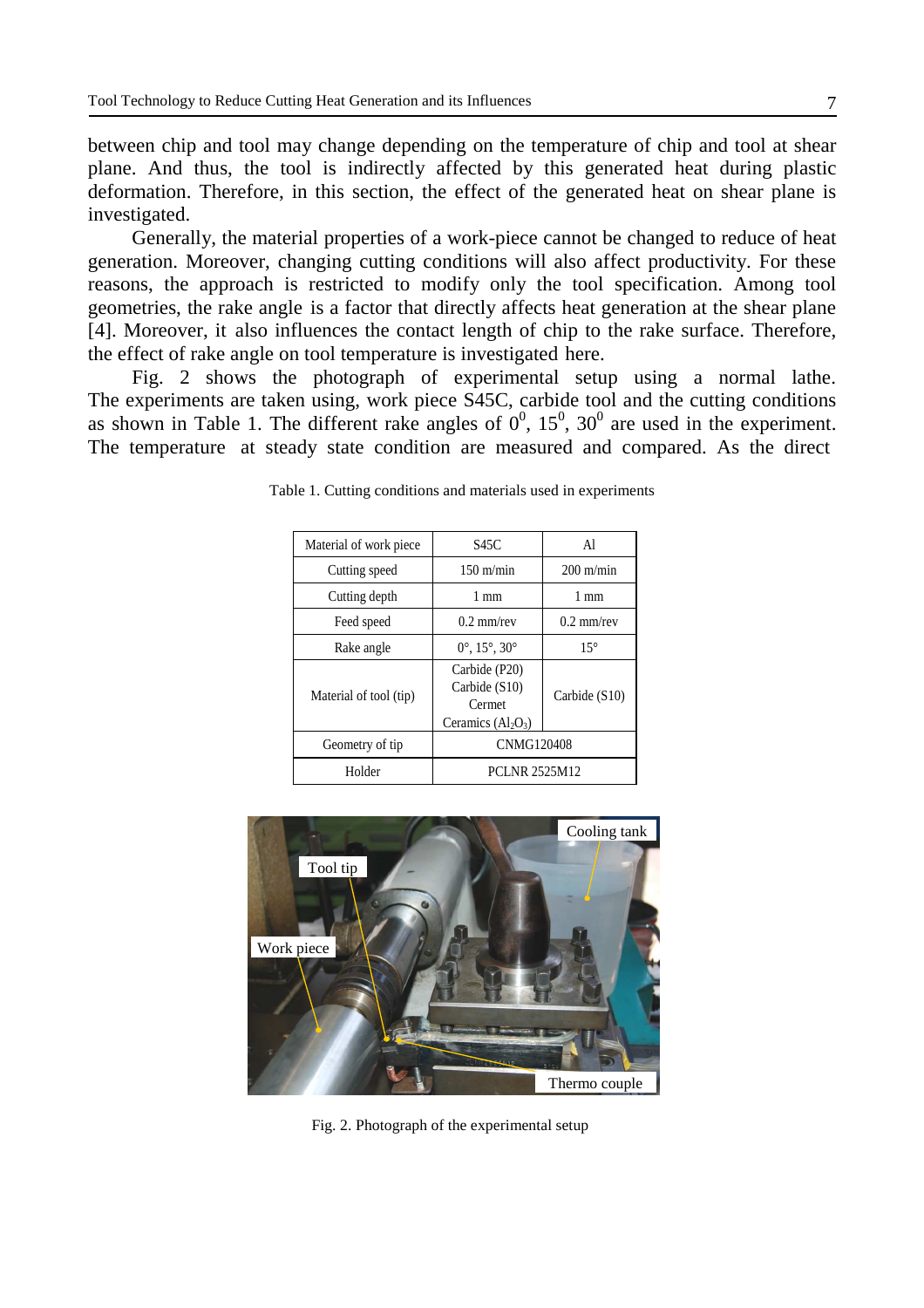measurement of temperature at tool tip (cutting point) is quite difficult, the temperatures at two places near to the tool tip are measured using two thermocouples and the tool tip temperature is extrapolated using FEM simulation. The FEM simulation model and analysis conditions are shown in Fig. 3 and Table 2, respectively. The extrapolation method is, firstly, heat flux *q* is set at tool-chip interface according to the cutting condition. And then, simulation is done with repetition, till the temperature distribution curve fits to one of the two measured points, and the correct amount of heat *q* is acquired. The convection heat transfer coefficient used in the analysis is the result obtained by measuring with heat flow sensor in the experiment.

Fig. 4 shows the relation between the rake angle and the tool tip temperature. The tool tip temperature for the tool with rake angle  $15^{\circ}$  is the lowest. It can be considered that, cutting heat generation at shear plane becomes smallest at this rake angle causing less softening of chip, lower frictional coefficient and results in smaller frictional heat generation. And the next fact is tool-chip contact area becomes smaller and also causing less frictional heat generation. Thus, the controlling rake angle is capable of suppressing the temperature rise of the tool tip by about 10%.



Fig. 3. FEM simulation model for calculation of tool tip temperature

Table. 2. Analysis conditions for calculation of tool tip temperature

| Material of holder                   | Steel          |
|--------------------------------------|----------------|
| Material of tip                      | Carbide        |
| Room temperature                     | $20^{\circ}$ C |
| Heat transfer coefficient on Part E. | 7.5 W/m2K      |
| Heat transfer coefficient on Part F  | 50 W/m2K       |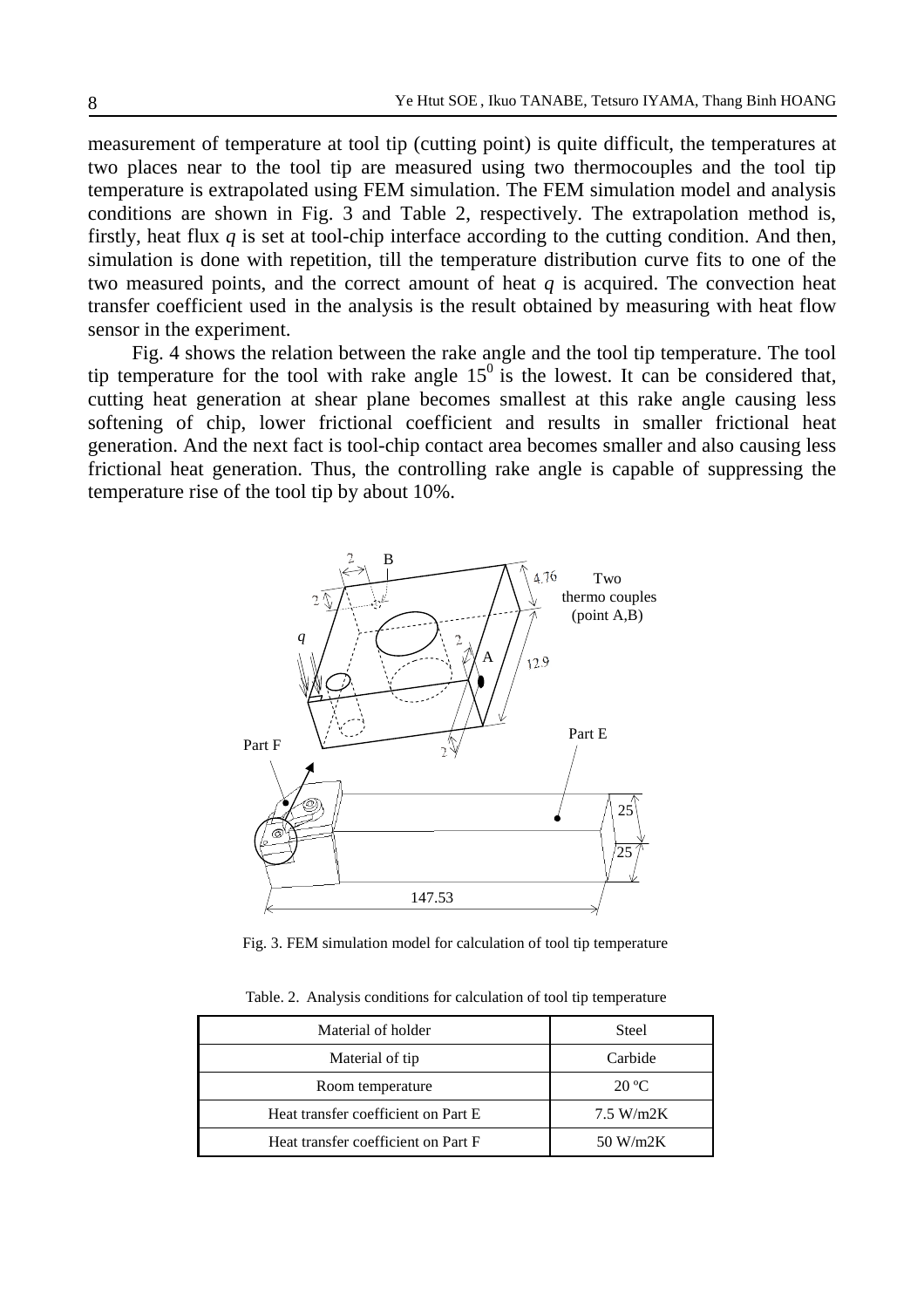

Fig. 4. Relationship between rake angle and tool tip temperature

### 3.2. HEAT GENERATION AT RAKE FACE (FRICTIONAL HEAT)

In this section, the reduction of tool tip temperature by reducing friction will be investigated. Concretely, solid lubricant with less frictional coefficient is coated on the rake face for reducing friction. The coating is also applied to the flank face, so that to reduce the frictional heat between work piece and flank face. Although reducing friction by using cutting fluid was also considered, the chip usually occupies space at the tool tip during cutting and it is therefore very difficult to supply coolant to this point [1] and this effect is also indirect. Thus, only dry cutting is chosen for this experiment. The effectiveness of the reducing of frictional coefficient is investigated for TiAlN, DLC (Diamond Like Carbon),  $Ti<sub>3</sub>N<sub>4</sub>$  coating materials on carbide (S type) cutting tools.

The method for measuring frictional coefficient [7] is shown in Fig. 5. The test slices are three round disks of S50C (surface roughness Rz 1.6 µm), diameter 8 mm and thickness 1 mm are coated with solid lubricant of thickness of 1.0  $\mu$ m and distributed at 120<sup>0</sup> apart and placed under an acrylic round disk of 40 mm diameter. The apparatus is constructed with electronic scale, linear moving stage, pulley, base surface and sliding body (hereafter called boat). Boat and weight are connected with stainless wire passing through pulley. The generated frictional force between the base surface and test piece for light weight and heavy weight are measured by electronic scale when linear moving stage is moved. From these measurements, the coefficient of friction  $\mu$  can be described as follow.

$$
\mu = \frac{M - M'}{m} \tag{1}
$$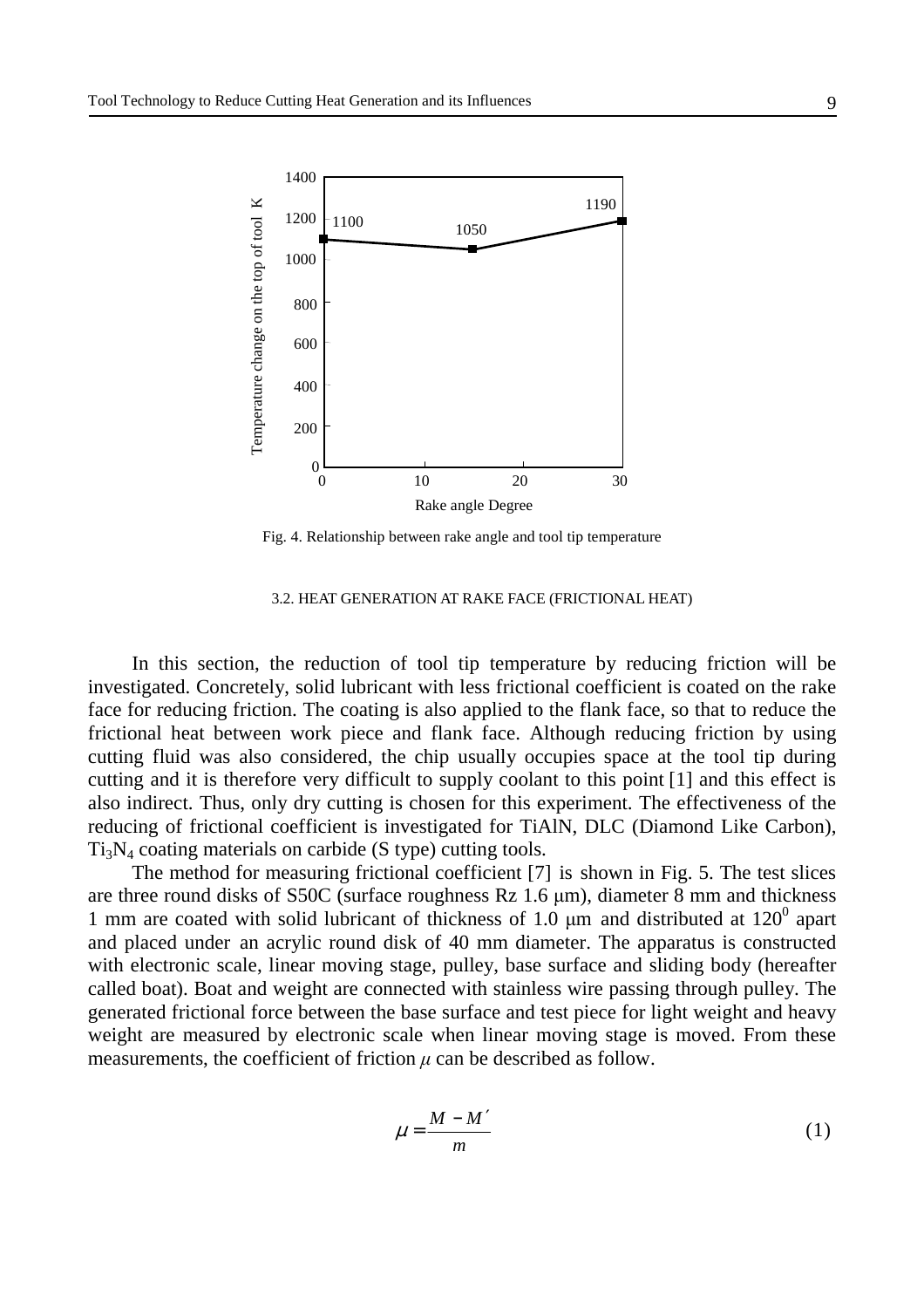Here, *M* is weight value before moving, *M*' is the weight value at moving condition after start,  $m$  is the weight of the boat,  $\mu$  is the coefficient of friction.

The measured results are shown in Table 3. The results are not much difference for heavy weight and light weight. The frictional coefficients for TiAlN and DLC are small enough and approximately 1/2 comparing with S50C without applying coating. Thus, it is possible to reducing the frictional heat at the tool tip temperature. In addition, frictional coefficient of DLC can be reduced more by adding water lubrication. Thus here, it is made to be considered this effect.

Fig. 6 shows the apparatus for supplying water to the place nearest to the tool tip for preservation of DLC coating on the tool. A hole of diameter D=2mm is opened at the distance X=3mm from the tool tip. This hole is connected with water tank through tool holder. The water inside this hole evaporates while cutting and this amount of water will be automatically replenished from the water tank by means natural movement of water. To maintain the water level L of the water tank, the water from the backup tank is supplied continuously and automatically. The volume of water tank is quite large comparing with the volume of water inside the hole at tool tip. Therefore, it is capable of replenishing for long cutting interval maintaining the same water level.



Fig. 5. Schematic view of the equipment for measuring coefficient of friction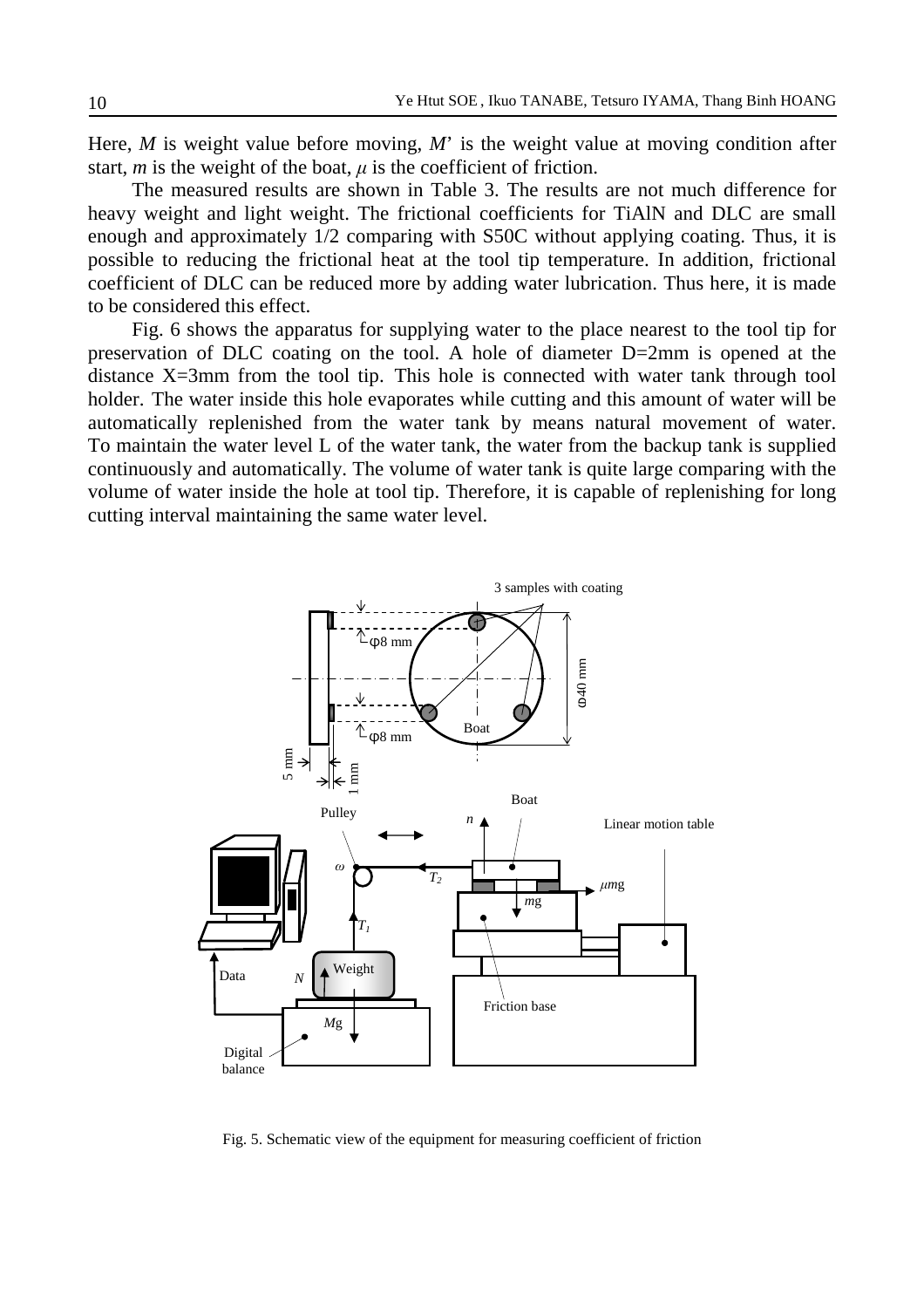The water supplying for improvement of lubrication affect of DLC, is done by using this system. To investigate the effectiveness of reducing frictional coefficient by DLC only, the experiment using tool without coating DLC with only supply water is taken and this cooling effect is subtracted from the previous result.

The experiment is done using same apparatus, cutting condition and the work piece of S45C and aluminium are used. The tool tip temperature is extrapolated by FEM simulation and the results for various types of solid lubricants are shown in Fig. 7. From the results, it is revealed that, even though  $Ti<sub>3</sub>N<sub>4</sub>$ , is being used as a general coating material regarding for tool wear for its hardness, it can also applicable for reducing frictional heat for about 20%. And, TiAlN is capable of reducing frictional heat about 30%.

| Applied load                   | 1900 $N/m^2$           | 508900 $N/m^2$ |
|--------------------------------|------------------------|----------------|
| Solid lubricant                | Frictional coefficient |                |
| <b>DLC</b>                     | 0.15                   | 0.15           |
| $DLC + Water$                  | 0.14                   | 0.14           |
| <b>TiAlN</b>                   | 0.18                   | 0.18           |
| Ti <sub>3</sub> N <sub>4</sub> | 0.20                   | 0.23           |
| Non-coating (S50C)             | 0.30                   | 0.30           |

Table 3. Frictional coefficient for various kinds of solid lubricants



Fig. 6. Schematic view of the system for supplying water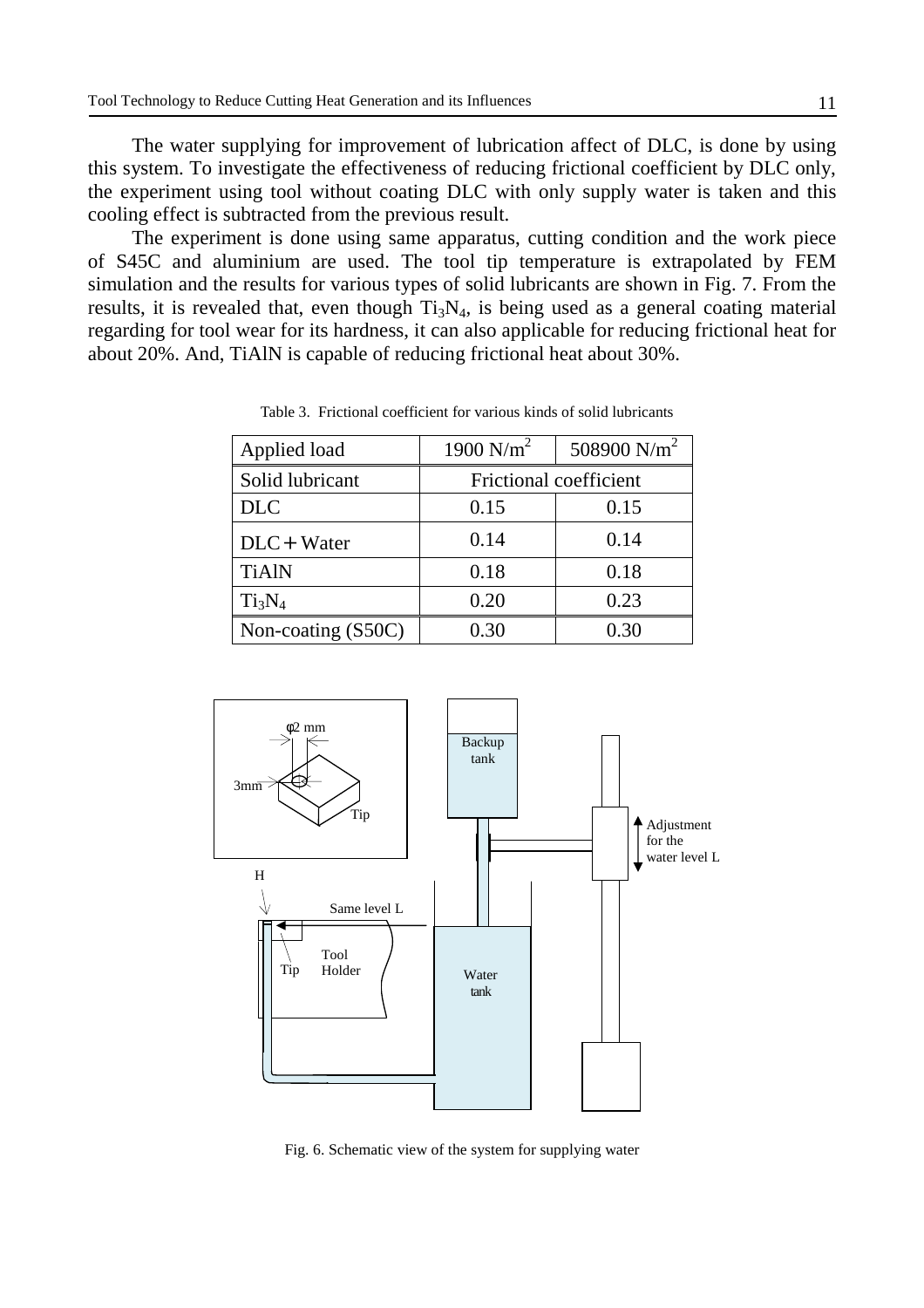

Fig. 7. The temperature change on tool tip and coating materials

Regarding the cutting of S45C, the effectiveness for reducing of temperature rise between two cases of DLC coated and uncoated tool with supplying cooling water is not much difference. This is due to the loss of DLC coating under high temperature and pressure. The condition of DLC coating after experiment is shown in Fig. 7. It is also confirmed that, during cutting of aluminium with the most severe cutting condition, DLC was not lost. At that time, the tool tip temperature rise is reduced about 60% compared with an uncoated tool. In the case of without DLC coating, the tool tip temperature is reduced about 40% when using cooling water compared with dry cutting. Thus, the effectiveness of DLC coating for reducing temperature rise can be considered to be about 20%.

### 4. CONSIDRATION FOR RELIEVING OF THERMAL EFFECT ON THE TOOL

In this section, the effectiveness of coating layer using as thermal insulator and selection of tool material for the relieving of thermal effect on the tool will be considered.

### 4.1. THE EFFECT OF THE THERMAL INSULATION COATING

Here, the cutting heat entering into the tool will be retarded by coating with  $Ti<sub>3</sub>N<sub>4</sub>$ which has low thermal conductivity (19 W/mK).

The experiment is done by using same apparatus and cutting condition with work piece of S45C. The thickness of  $Ti_3N_4$  coating are 3.0, 4.0, 5.0, µm. The extrapolation of the tool tip temperature is done with same method as before. The relation between thickness of  $Ti<sub>3</sub>N<sub>4</sub>$  coating and tool tip temperature rise is shown in Fig. 8. There is no effectiveness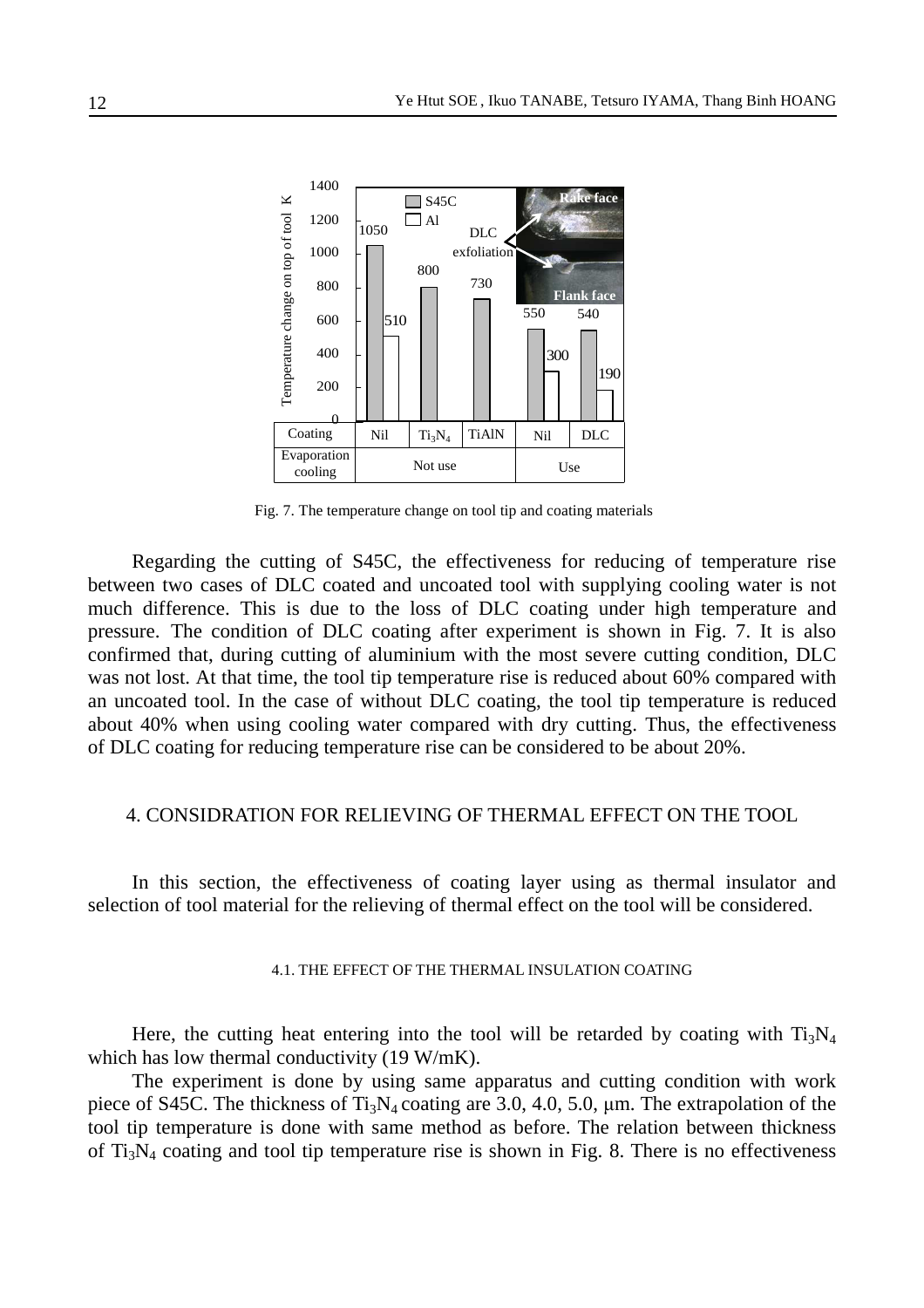of thermal insulation when the coating layer is very thin. When the coating thickness of  $Ti<sub>3</sub>N<sub>4</sub>$  exceeds 5.0 µm, it grows needle shape structure and the hardness also becomes lower. Thus, it is difficult to use  $Ti<sub>3</sub>N<sub>4</sub>$  coating exceeding this thickness as thermal insulation material.



Fig. 8. Relationship between tool tip temperature and thickness of insulator on the tool

#### 4.2. THE DIFFERENCE IN THERMAL EFFECT DEPENDING ON TOOL MATERIAL

Here, the characteristic properties of various cutting tool materials will be considered. In this experiment, two kinds of carbide tools (different thermal conductivities), cermets tool and ceramics tool of 4 kinds in total are used. The same experimental apparatus and cutting condition as before and work-piece is S45C. The extrapolation of tool tip temperature is done using FEM as before. The tool tip temperature results for each tool material are shown in Fig. 9. Only the cermets tool shows high temperature and the others show almost the same level. Comparing with the allowable temperature limit [2],[5] of each kind of tool, only ceramic does not exceed the limit temperature. These tool material types have different mechanical and thermal properties as shown in the first half of Table 4. The results depend on these characteristics properties. Differences can be considered from the step of cutting heat generation to the step till the thermal effect reach to the tool as follow. (1) Different frictional coefficient of tool materials cause differences in frictional generated heat amount, (2) Difference in thermal conductivity of tool materials cause differences in the amount of heat flowing to the tool, (3) Difference in temperature conductivity of tool materials cause differences in tool tip temperature, (4) Difference in melting point of tool materials cause differences in thermal softening factor  $K_T$  (Fig. 1.), (5) The difference in hardness of tool material at room temperature affects the hardness of the tool during cutting.

Before the experiment, simple calculations can be done for steps (1) and (2) by using cutting theory [8] or FEM analysis, for step (3) by using FEM thermal analysis, for step (4) by using the equation in Fig. 1. For (5) the tool hardness during cutting can be obtained by multiplying of thermal softening factor from (4) and tool hardness at room temperature. The second half of Table 4 shows the amount of heat flow to the cutting tool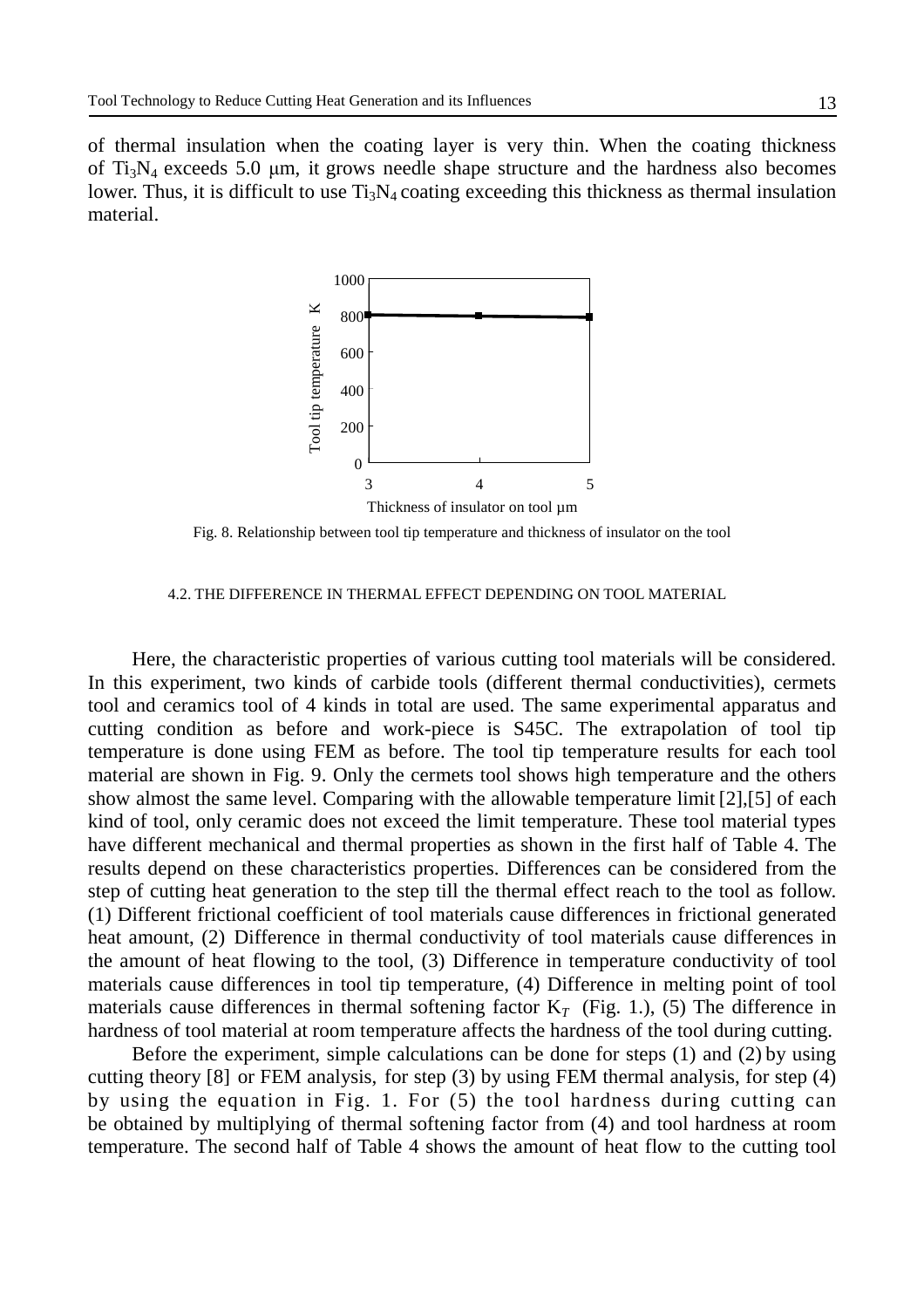(the values used in FEM thermal analysis for extrapolation of tool tip temperature results shown in Fig. 9.), tool tip temperatures obtained by extrapolation of the experimental results, thermal softening factors at that temperatures and tool hardness during cutting.



the tip of tool and material of tool

material of tool during turning

The hardness of each tool material at room temperature and during cutting is shown in Fig. 10. The hardness values of tool materials during cutting become almost the same, although these are different at room temperature. From the results, it is known that ceramics are favorable tool materials from the thermal point of view. Moreover, if the temperature of tool tip is maintained under allowable temperature limit, carbide and cermet tools are also applicable.

# 5. EVALUATION FOR PRACTICAL APPLICABILITY

Based on the results of previous sections, the experiment for evaluation of practical applicability of tools is taken by using the tools with greatest resistance to the effect of cutting heat.

The same experimental apparatus and cutting condition as in Fig. 2, and Table 1 with work piece of S45C and aluminum are used in the experiment. Rake angle of tool is selected 15<sup>0</sup> and carbide cutting tools (S10) coated with TiAlN and DLC are used. The result of tool life for cutting S45C is shown in Fig. 11. TiAlN coated tool life is quite longer than without coating. It is known that the coefficient of friction on the rake face is reduced and the generation of cutting heat is also well suppressed. Thus TiAlN have enough hardness under high temperature and pressure of cutting and this enables the coating life longer.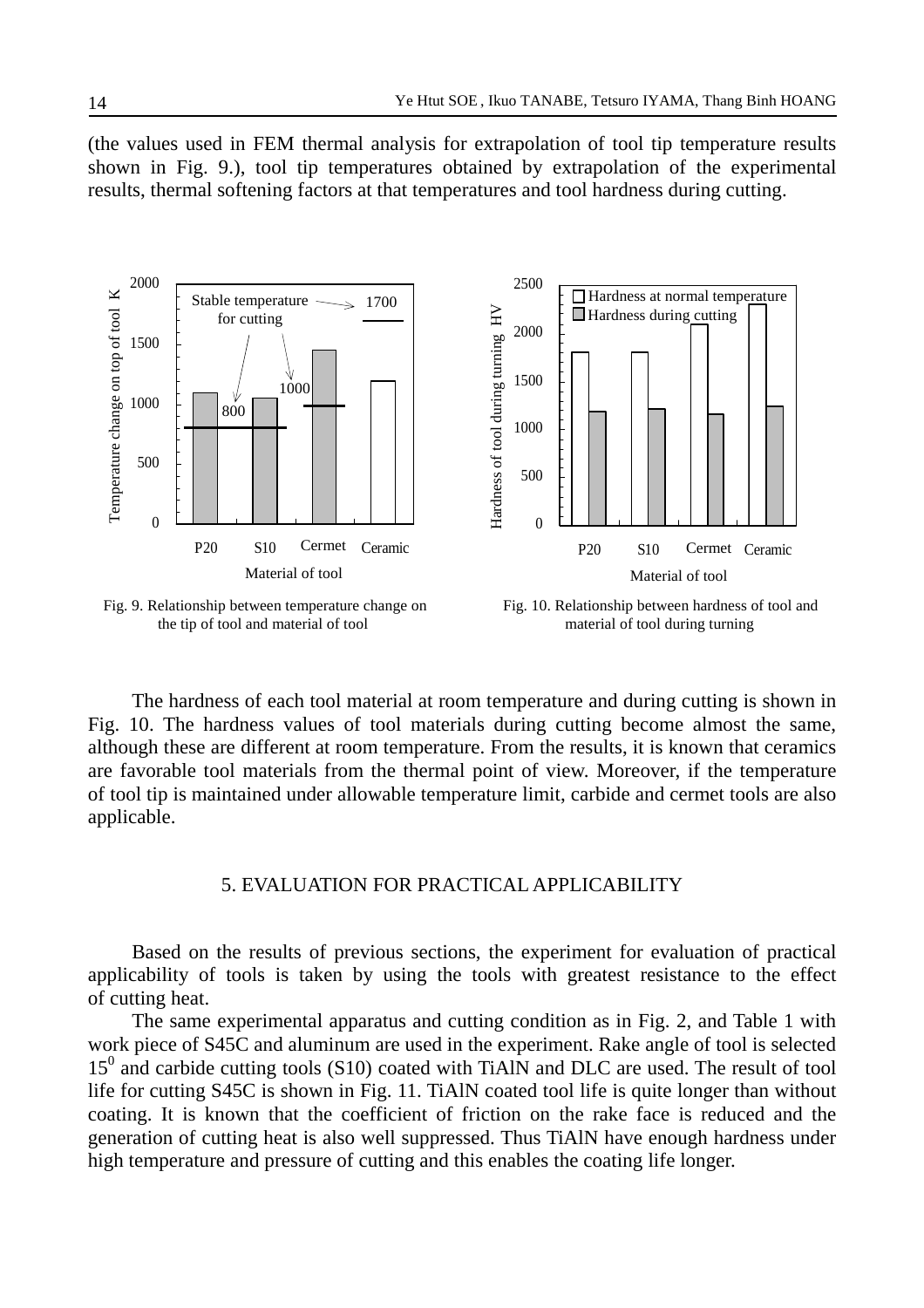

Fig. 11. Result of tool life in cutting S45C

Fig. 12(a) shows the chip welding of aluminum on the tool while cutting with carbide tool without coating. Fig. 12(b) shows the excellent condition of cutting aluminum with the tool coated with DLC. This is due to the effectiveness of DLC coating on the reducing of temperature rise, and hence the lower tool tip temperature and no chip welding on the tool. Even though the proposal with the combination of DLC coating and the cooling water mechanism is not applicable for cutting of S45C, it is useful in cutting of aluminum. The technology for improving hardness of coating is still needed to make applicable of DLC in cutting of the materials other than aluminum.



Fig. 12. Photograph of carbide tool in cutting Al